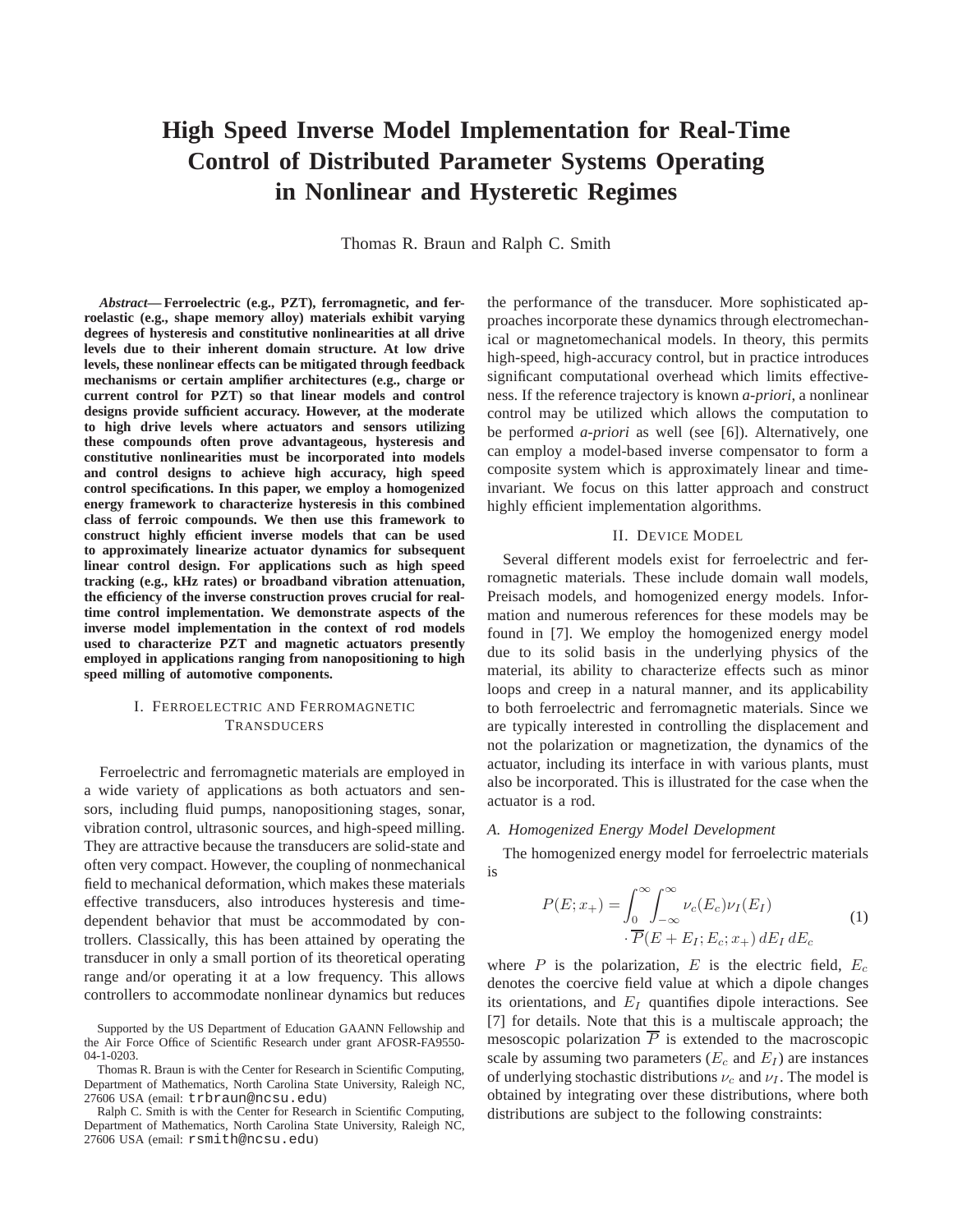- 1) both  $\nu_c$  and  $\nu_I$  are bounded by decaying exponentials,
- 2)  $\nu_c$  is strictly positive,
- 
- 3)  $\nu_I$  is symmetric about 0, and<br>4)  $\int_0^\infty \nu_c(E_c) dE_c = 1$ ,  $\int_{-\infty}^\infty \nu_I(E_I) dE_I = 1$ .

The integrals are solved numerically via quadrature, i.e.,

$$
P(E; x_{+}) = \sum_{i=1}^{N_c} \sum_{j=1}^{N_I} \nu_c(E_c[i]) \nu_I(E_I[j]) w_c[i] w_I[j] \qquad (2)
$$
  
 
$$
\cdot \overline{P}(E + E_I[j]; E_c[i]; x_{+}[i, j])
$$

where  $w_c$  and  $w_I$  give the quadrature weights. As detailed in [7], the model for magnetic materials is equivalent. Therefore, to simplify discussion, we formulate equations solely in terms of the electric field and polarization, with the understanding that everything applies equally to ferromagnetic materials.

The kernel  $\overline{P}$  is modeled through energy principles. The mesoscopic Helmholtz energy is taken to be

$$
\psi(P) = \begin{cases} \eta(P + P_R)^2/2, & P \le -P_I \\ \frac{\eta}{2}(P_I - P_R) \left(\frac{P^2}{P_I} - P_R\right), & |P| < P_I \end{cases} \tag{3}
$$
\n
$$
\eta(P - P_R)^2/2, \qquad P \ge P_I
$$

where  $P_I$  denotes the positive inflection point at which the switch occurs,  $P_R$  is the local remanence polarization, and  $\eta$  is the reciprocal slope  $\frac{\partial E}{\partial P}$ . The Gibb's free energy

$$
G = \psi - EP \tag{4}
$$

balances this internal Helmholtz energy with the electrostatic energy; i.e., work performed by the applied external field. This energy must be balanced with the thermal energy of the material through Boltzmann's relation. As shown in [7], [8], [10], the resulting kernel is

$$
\overline{P} = x_+ \langle P_+ \rangle + (1 - x_+) \langle P_- \rangle \tag{5}
$$

where  $x_+ \in [0, 1]$  denotes the fraction of positively oriented dipoles and

$$
\langle P_{+}\rangle = \frac{\int_{P_{I}}^{\infty} P \exp\left(\frac{-G(E+E_{I},P)V}{kT}\right) dP}{\int_{P_{I}}^{\infty} \exp\left(\frac{-G(E+E_{I},P)V}{kT}\right) dP},
$$

$$
\langle P_{-}\rangle = \frac{\int_{-\infty}^{-P_{I}} P \exp\left(\frac{-G(E+E_{I},P)V}{kT}\right) dP}{\int_{-\infty}^{-P_{I}} \exp\left(\frac{-G(E+E_{I},P)V}{kT}\right) dP} \tag{6}
$$

are the average polarizations associated with positive and negative dipole orientations. Here  $V$  is the volume of the mesoscopic layer modeled by the kernel,  $k$  is Boltzmann's constant, and  $T$  is the temperature. The evolution of dipole fractions is governed by the differential equation

$$
\dot{x}_{+} = -p_{+-}x_{+} + p_{-+}(1 - x_{+}),\tag{7}
$$

where the likelihoods  $p_{+-}$  and  $p_{-+}$  of a dipole switching from positive to negative, or vice-versa, are

$$
p_{+-} = \frac{\exp\left(\frac{-G(E + E_I, P_I)V}{kT}\right)dP}{\tau(T)\int_{P_I}^{\infty} \exp\left(\frac{-G(E + E_I, P)V}{kT}\right)dP},
$$
  
\n
$$
p_{-+} = \frac{\exp\left(\frac{-G(E + E_I, -P_I)V}{kT}\right)dP}{\tau(T)\int_{-\infty}^{-P_I} \exp\left(\frac{-G(E + E_I, P)V}{kT}\right)dP}
$$
\n(8)

and  $\tau$  quantifies the material and temperature-dependent relaxation time. Note that the local coercive field  $E_c$ , local remanence polarization  $P_R$ , and inflection point  $P_I$  are related by the expression

$$
P_I = P_R - \frac{E_c}{\eta}.\tag{9}
$$

#### *B. Displacement Model*

As detailed in [7], both nanopositioning stages employed in common atomic force microscope designs and magnetic transducers employed for high speed milling utilize ferroelectric and ferromagnetic rods that are clamped at one end and subject to damped restoring forces at the other. Hence we consider a rod of length  $\ell$  and cross sectional area A as depicted in Figure 1. The end mass  $m_\ell$  with damping  $c_{\ell}$  and stiffness  $k_{\ell}$  encompass adjacent transducer and plant dynamics.

It is shown in [7], the constitutive relation for the induced stress is given by

$$
\sigma = Y\varepsilon + C\dot{\varepsilon} - a_1(P - P_0) - a_2(P - P_0)^2 \tag{10}
$$

where  $Y$  is the Young's modulus of the transducer,  $C$  is the Kelvin-Voight damping coefficient,  $P_0$  is the point the material is poled around,  $a_1$  and  $a_2$  are constants of proportionality relating the induced polarization to mechanical force, and  $P = P(E; x_+)$  is given in (2).

Due to the distributed nature of the device, partial differential equation models have been developed in [7], [9] to characterize the device dynamics. However, for a number of motivating applications, it has been shown that because forces and fields are uniform in space, strains and hence displacements are also uniform thus permitting the use of ordinary differential equation representations. In this case, the strain is given by

$$
\varepsilon = \frac{u_{\ell}}{\ell} \tag{11}
$$



Fig. 1. Rod used to construct the system model. The end mass  $m_\ell$ , stiffness  $k_{\ell}$  and damping  $c_{\ell}$  represent adjacent dynamics of the transducer and plant.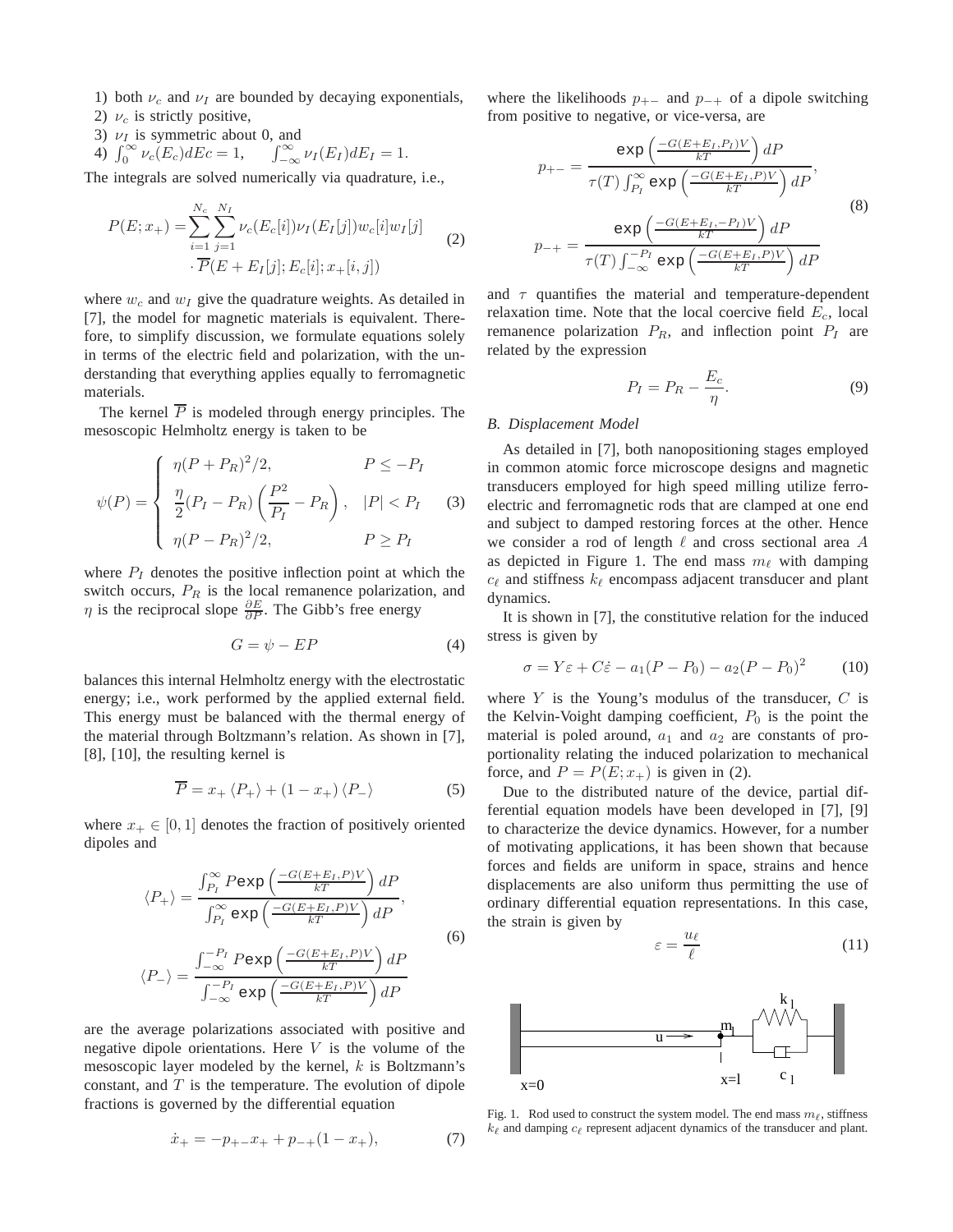where  $u_{\ell}(t) = u(t, \ell)$  denotes the displacement of the rod tip.

By balancing forces we obtain

$$
m\frac{d^2u_{\ell}}{dt^2} + c\frac{du_{\ell}}{dt} + ku_{\ell} = \alpha_1(P - P_0) + \alpha_2(P - P_0)^2
$$
 (12)

where  $\rho$  is the density of the rod and

$$
m = \rho A\ell + m_{\ell}, \qquad c = \frac{CA}{\ell} + c_{\ell}, \qquad k = \frac{YA}{\ell} + k_{\ell},
$$

$$
\alpha_1 = Aa_1, \qquad \alpha_2 = Aa_2.
$$

Further details may be found in [7], [9].

#### *C. Efficient Implementation Formulation*

The coupled polarization and rod models can be simplified to increase their computational efficiently. For the homogenized energy model, it is shown in [1] that the polarization can be expressed as

$$
P(E; x_{+}) = \frac{E}{\eta} - P_{R} + \sum_{i=1}^{N_{c}} \sum_{j=1}^{N_{I}} \overline{w}_{c}[i] \overline{w}_{I}[j] (x_{+}(pos \quad (13) + neg + k_{1}) - neg)
$$

where

$$
\overline{w}_c[i] = \sqrt{\frac{2kT}{\pi V\eta}} \nu_c(E_c[i]) w_c[i],
$$
  

$$
\overline{w}_I[j] = \nu_I(E_I[j]) w_I[j], \qquad k_1 = P_R \sqrt{\frac{2\pi V\eta}{kT}}.
$$
  

$$
pos = \frac{\exp\left(-\frac{V}{2kT\eta} \left(-E - E_I - E_c\right)^2\right)}{\exp\left(\sqrt{\frac{V}{2kT\eta}} \left(-E - E_I - E_c\right)\right)},
$$
  

$$
neg = \frac{\exp\left(-\frac{V}{2kT\eta} \left(E + E_I - E_c\right)^2\right)}{\exp\left(\sqrt{\frac{V}{2kT\eta}} \left(E + E_I - E_c\right)\right)}.
$$

The evolution of moment fractions can be approximated by a backward Euler discretization; thus

$$
x_{+}(t + \Delta t) = \frac{\frac{k_{2}}{\Delta t}x_{+}(t) + neg}{\frac{k_{2}}{\Delta t} + neg + pos}
$$
 (14)

where

$$
k_2 = \tau(T) \sqrt{\frac{\pi kT}{2V\eta}}.
$$

Similar approaches can be taken with the rod model. In this case, we will assume  $P$  does not change between timesteps which permits us to solve (12) analytically. Assuming the step-size  $\Delta t$  is fixed, the rod model then becomes

$$
u(t + \Delta t) = d_1 u(t) + d_2 \dot{u}(t) + \frac{m}{k} (1 - d_1) v(t + \Delta t),
$$
  

$$
\dot{u}(t + \Delta t) = d_3 u(t) + d_4 \dot{u}(t) + -\frac{d_4 m}{k} v(t + \Delta t).
$$
 (15)

where

$$
v = \alpha_1 (P - P_0) + \alpha_2 (P - P_0)^2
$$

and the constants  $d_1, \ldots, d_4$  depend on the the parameters m, c, and k. Let  $\tilde{c} = c/m$  and  $\tilde{k} = k/m$ . If  $\tilde{c}^2 > 4\tilde{k}$  then

$$
d_1 = \frac{1}{2} \left( \left( 1 - \frac{\tilde{c}}{z} \right) \exp \left( -\frac{1}{2} \left( \tilde{c} + z \right) \Delta t \right) + \left( 1 + \frac{\tilde{c}}{z} \right) \exp \left( -\frac{1}{2} \left( \tilde{c} - z \right) \Delta t \right) \right),
$$
  
\n
$$
d_2 = \frac{1}{z} \left( \exp \left( -\frac{1}{2} \left( \tilde{c} - z \right) \Delta t \right) - \exp \left( -\frac{1}{2} \left( \tilde{c} + z \right) \Delta t \right) \right),
$$
  
\n
$$
d_3 = \frac{1}{4} \left( \frac{\tilde{c}^2}{z} - z \right) \left( \exp \left( -\frac{1}{2} \left( \tilde{c} + z \right) \Delta t \right) - \exp \left( -\frac{1}{2} \left( \tilde{c} - z \right) \Delta t \right) \right),
$$
  
\n
$$
d_4 = \frac{1}{2} \left( \left( 1 + \frac{\tilde{c}}{z} \right) \exp \left( -\frac{1}{2} \left( \tilde{c} + z \right) \Delta t \right) + \left( 1 - \frac{\tilde{c}}{z} \right) \exp \left( -\frac{1}{2} \left( \tilde{c} - z \right) \Delta t \right) \right),
$$
  
\n(16)

where  $z = \sqrt{\tilde{c} - 4\tilde{k}}$ . Analogous expressions can be obtained for the cases  $\tilde{c}^2 = 4\tilde{k}$  and  $\tilde{c}^2 < 4\tilde{k}$ , see [1].

As detailed in [1], the primary computation time required to implement the discretized rod model (15) is required for computation of  $P$  via the homogenized energy model (2). This is specifically dictated by the number of quadrature points and the computation of pos and neg at each quadrature point. Utilizing lookup table or polynomial approximations (see [1]) and 40 quadrature points for each distribution (1600 total), the rod model can be run at well over 10,000 timesteps per second on a modern desktop or laptop computer. At 10 samples per cycle, this is equivalent to an operating frequency of 1 kHz. If 20 quadrature points per distribution (400 total) are sufficient for the application in question, this increases to over 40,000 timesteps per second or 4 kHz.

#### III. INVERSE FILTER CONSTRUCTION

As discussed in Section I, one method to accurately control a smart material actuator involves the use of an inverse compensator or filter. A prototypical setup for this type of control is depicted in Figure 2. The material is nonlinear, hysteretic, and time-varying, but these attributes are approximately linearized by the inverse filter. The composite system to be controlled is then approximately linear and time-invariant. This allows simple control designs including PI/PID and LQR designs to be utilized.

The inverse compensator is simply the inverse of our model. Inverting the rod equation is straightforward. Assuming  $\Delta t$  is fixed, inverting (15) gives

$$
v(t + \Delta t) = \frac{1}{d_3}\widehat{u}(t + \Delta t) - \frac{d_1}{d_3}\widehat{u}(t) - \frac{d_2}{d_3}\widehat{u}(t)
$$
(17)

where  $u(t)$  is now the desired displacement value. Once v has been determined, the required polarization  $\hat{P}$  may be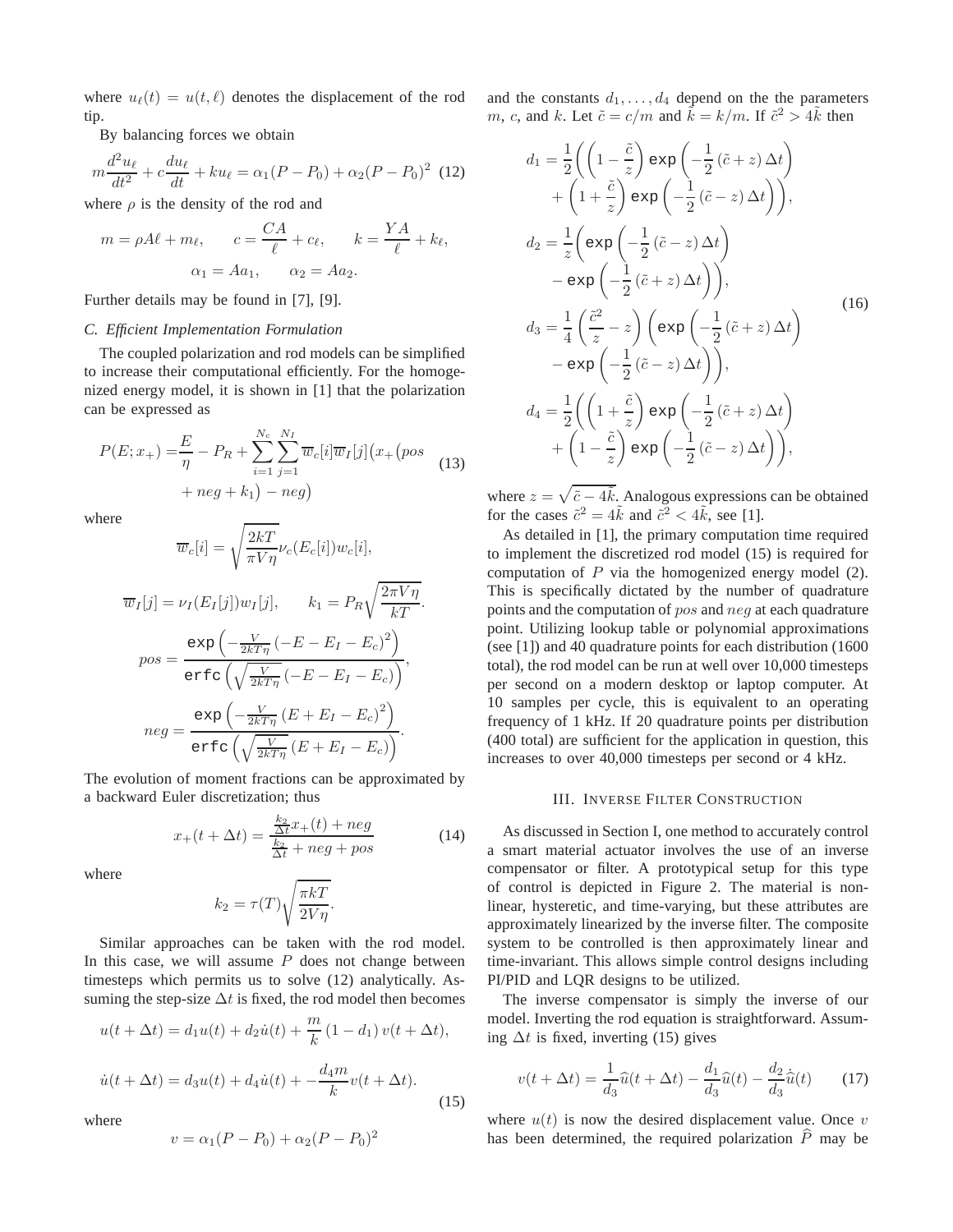

Fig. 2. Depiction of an actuator control utilizing an inverse filter coupled with a linear control law.

determined from the quadratic formula, namely

$$
\widehat{P}(t) = P_0 - \frac{\alpha_1}{2\alpha_2} \pm \sqrt{\left(\frac{\alpha_1}{2\alpha_2}\right)^2 + \frac{mv(t)}{a_2}} \qquad (18)
$$

as long as  $\alpha_2 \neq 0$ . If  $\alpha_2$  is 0, the equation is linear and the solution is

$$
\widehat{P}(t) = P_0 + \frac{m}{\alpha_1} v(t).
$$
\n(19)

Note that for  $\alpha_2 \neq 0$  either polarization value is acceptable, as both give equivalent displacements. However, to minimize the effects of modeling error, a single branch should always be utilized.

Once the desired polarization  $P$  is determined, the homogenized energy model can be inverted to determine the required field. Such an inversion cannot be done analytically, however. Instead at each timestep we formulate the inverse model as a root-finding problem, namely determining the value of  $E$  such that

$$
P(E; x_{+}) - \hat{P} = 0.
$$
 (20)

Here,  $P(E; x<sub>+</sub>)$  is the homogenized energy model (2). The state  $x_+$  can be maintained as the model runs, and for a given timestep it is thus a known, fixed quantity.

The structure of (20) introduces both simplification and difficulties into the root-finding problem. First, since  $x_+$  is a fixed, known value for a given timestep (changing between timesteps, but not during each root-finding problem itself),  $(20)$  is monotone increasing in E. However, a consequence of the the quadrature in  $(2)$  is that  $(20)$  contains regions where the slope is very steep. It is not feasible to resolve these regions numerically. This yields an equation that is effectively discontinuous; the large slope regions appear numerically as a finite number of simple jumps. It can be shown that the height of these jumps depends on the relaxation amount  $V/kT$ , with the height decreasing as  $V/kT \rightarrow 0$ , and that the height is also proportional to the number of quadrature points, more specifically to  $\nu_c(E_c[i])\nu_I(E_I[j])w_c[i]w_I[j]$ . However, increasing the number of quadrature points increases the computation required, so we must accept that the equation may contain some discontinuities and handle these discontinuities in the root-finding problem.

#### *A. Discontinuous Root Finding*

If (20) was continuously differentiable, the secant method would provide nearly optimal convergence to the solution in terms of function evaluations[4]. However, for a discontinuous function it may not converge. The bisection method will converge, but often this convergence is slow. Methods exist which combine bisection with interpolation to attempt to improve this rate; see [2] for example. However, we saw better performance by exploiting the monotone nature of the function to directly improve the convergence of the bisection method.

The bisection method, or any other method which utilizes it, requires both that the root be bounded and that the function change signs within the bounds. For a monotone function, these requirements are the same. Theoretical bounds on E may be computed by considering the case when all dipoles have switched. In these cases (all dipoles positive or all negative), E can be determined analytically. The required value of  $E$  is by necessity between these extreme cases, namely

$$
\eta(\widehat{P} - P_R) \le E \le \eta(\widehat{P} + P_R). \tag{21}
$$

However, directly applying bisection with these bounds yields slow convergence, because the bounds are large.

Instead, we turn to the secant method as a way to calculate tighter bounds. The secant method does not require bounds, but instead uses approximate derivatives to converge to the root. Since the function is not smooth, this may not converge. However, the monotone nature of the function dictates secant will always step in the correct direction. Thus, on each iteration either the secant method does not step far enough, in which case the function value is reduced in magnitude, or the method steps too far. In this latter case the function value may be reduced or increased in magnitude, but either way the iterations have crossed over the root value. Thus, each iteration of the secant method will either provide a better approximate for  $E$  or provide a bound on the root. We therefore apply the secant method to  $(20)$  first. If there is sufficient relaxation or the value  $\hat{P}$  does not lie near any discontinuities, we obtain rapid convergence. If the secant method fails to converge, the secant iterations themselves are utilized to determine the bound on the root, which can then be given to bisection to find the actual root. These bounds are typically much tighter than (21), which improves the convergence of the bisection method. For the purposes of our algorithm, failure to converge in the secant method is defined as

$$
|P(E_i; x_+) - \hat{P}| \ge |P(E_{i-2}; x_+) - \hat{P}|, \text{ for all } i \ge 3 \text{ (22)}
$$

where  $E_i$  is the value of E determined by the ith iteration of the secant method. Such a definition is a heuristic to detect failure quickly without penalizing a single poor step.

The secant method requires an initial approximation to the derivative to compute its first iteration. One such approximation is  $1/\eta$ , which is the derivative if no dipoles are switching. The actual derivative may be much larger than this, but will never be smaller. Another approximation involves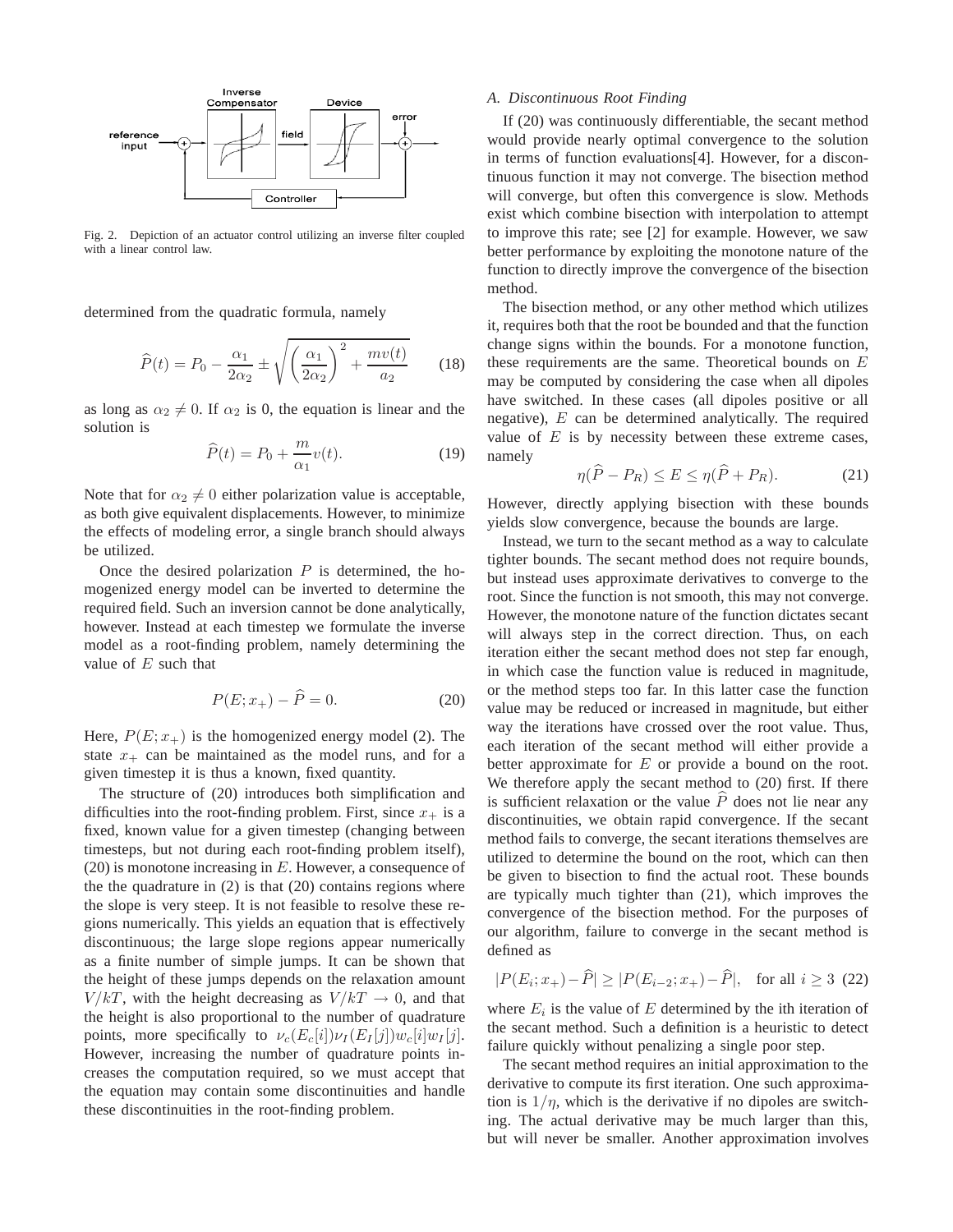using the previous two time steps of the model, in a manner analogous to how the secant method itself approximates derivatives. This approximation is simply  $\Delta P/\Delta E$ , where  $\Delta P$  is the difference in  $P(E; x_+)$  for the previous two time steps, and  $\Delta E$  is the corresponding differences in E. The latter approximation is deemed more accurate, and is utilized when the previous two time steps are known. When this is not the case,  $1/\eta$  is utilized as the initial derivative. The computed derivative value should also be checked against this lower limit on each iteration of the secant method, to trap some errors that may arise with the subtraction of nearly equal numbers.

## *B. Inverse Model Validation*

The accuracy and performance of the inverse rod and homogenized energy models can be observed by computing the electric or magnetic field needed to achieve a specified reference displacement, and then inputting this field to the homogenized energy model to determine the predicted displacement. The absolute difference between reference and predicted displacements gives the error, which is a combination of error in the numerical root-finding and the error in inherent in the homogenized energy model due to quadrature induced "discontinuities". Such a comparison is computed in Figure 3 for parameters obtained for a Terfenol-D rod. Note that whereas the displacement is specified in microns, the error is in picometers. A very tight tolerance was utilized in the figure, so that the observed error is primarily modeling error introduced by quadrature. The number of calculation of the forward model needed for various tolerances in the numerical root-finding (for the example input in Figure 3) is given in Table I. We see for this input and parameter set that about 6.5 evaluations are needed on average, and 19 in the worst-case, to achieve a positioning accuracy of 10 nm, which is over three order of magnitude below the size of the stroke. These results are typical, although different inputs and material parameters would give slightly different results.

# IV. PI CONTROL

Figure 3 and Table I illustrate that the inverse compensator approach effectively provides an accurate open-loop control as long as the model accurately describes the transducer. In cases where modeling error must be considered, a feedback controller may be utilized as depicted in Figure 2. To

| Error                 | Average           | Maximum           |
|-----------------------|-------------------|-------------------|
| tolerance             | model evaluations | model evaluations |
| $\overline{1}$ micron | 2.1240            |                   |
| $100 \text{ nm}$      | 2.2880            | 9                 |
| $10 \text{ nm}$       | 6.5170            | 19                |
| $1$ nm                | 11.6500           | 22                |
| $100 \text{ pm}$      | 14.7040           | 25                |
| $10 \text{ pm}$       | 17.6930           | 29                |
|                       |                   |                   |

TABLE I

EFFORT TO COMPUTE THE INVERSE MODEL IN TERMS OF AVERAGE AND MAXIMUM NUMBER OF FUNCTION EVALUATIONS.



Fig. 3. Results of the combined inverse rod and homogenized energy models for a Terfenol-D rod. The displacement values in (a) input to the combined inverse models, yielding the magnetic field (b) needed to drive the actuator to this displacement. This yields the magnetic field (b) needed to drive the actuator to this strain. Inputting the computed field to the forward homogenized energy and rod models yields the approximation error (c).